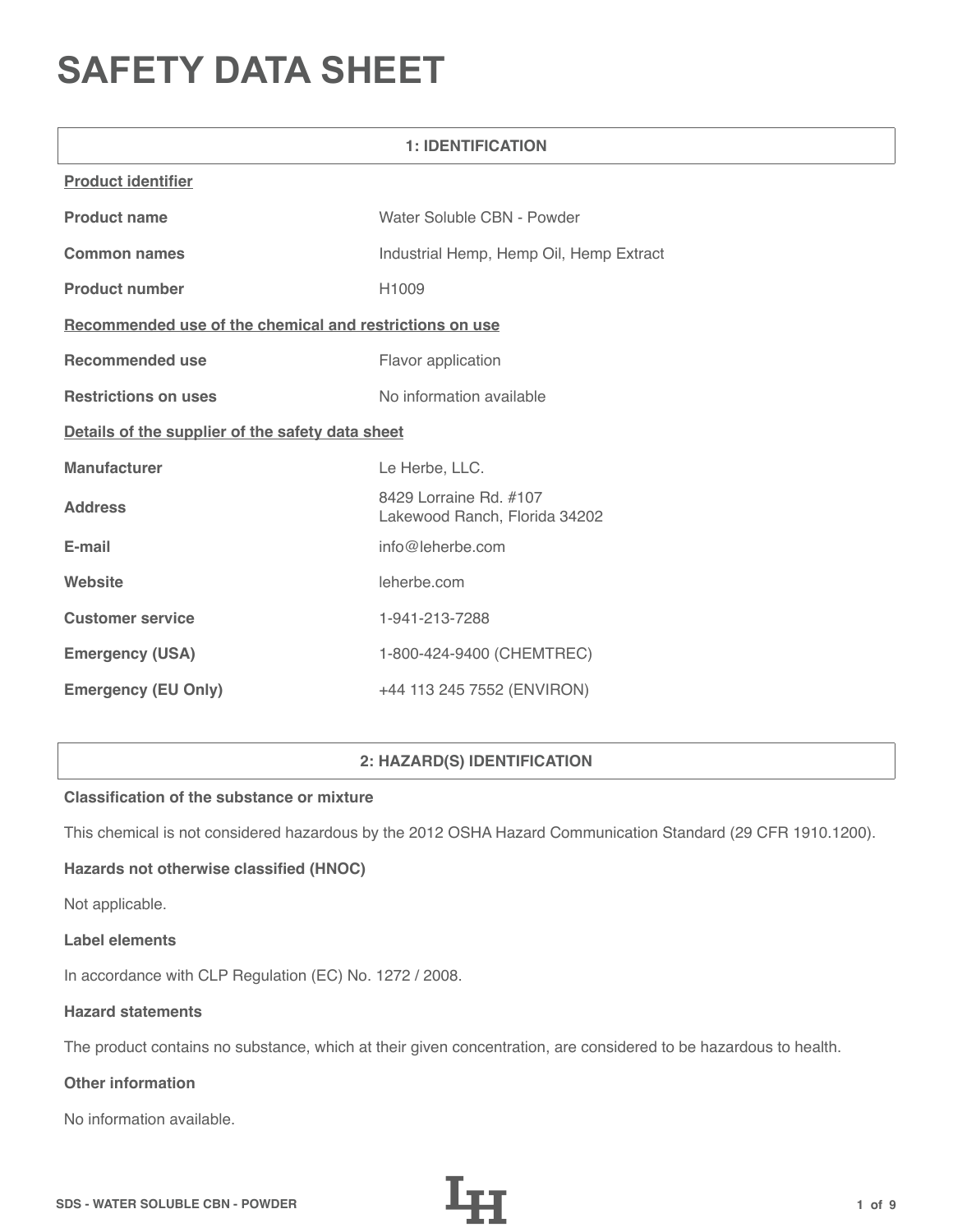# **3: COMPOSITION / INFORMATION ON INGREDIENTS**

**Substance**

| <b>CHEMICAL NAME</b> | $CAS \#$   | EC#       | <b>TRADE SECRET</b> |
|----------------------|------------|-----------|---------------------|
| Hemp oil, ext.       | 89958-21-4 | 289-644-3 | $\star$             |

\*Exact percentage (concentration) of composition has been withheld as a trade secret.

|                                                                            | <b>4: FIRST AID MEASURES</b>                                                                                            |
|----------------------------------------------------------------------------|-------------------------------------------------------------------------------------------------------------------------|
| <b>Description of first aid measures</b>                                   |                                                                                                                         |
| <b>Inhalation</b>                                                          | Move to fresh air.                                                                                                      |
| Eye contact                                                                | Rinse thoroughly with plenty of water for at least 15 minutes, lifting lower<br>and upper eyelids. Consult a physician. |
| <b>Skin contact</b>                                                        | Wash skin with soap and water.                                                                                          |
| Ingestion                                                                  | Clean mouth with water and drink afterwards plenty of water.                                                            |
| Most important symptoms and effects, both acute and delayed                |                                                                                                                         |
| <b>Symptoms</b>                                                            | No information available.                                                                                               |
| Indication of any immediate medical attention and special treatment needed |                                                                                                                         |
| <b>Note to physicians</b>                                                  | Treat symptomatically.                                                                                                  |

|                                                    | <b>5: FIRE FIGHTING MEASURES</b>                                                                                                      |
|----------------------------------------------------|---------------------------------------------------------------------------------------------------------------------------------------|
| Suitable extinguishing media                       | Use extinguishing measures that are appropriate to local circumstances<br>and the surrounding environment.                            |
| Large fire                                         | Use of water spray when fighting fire may be inefficient.                                                                             |
| Unsuitable extinguishing media                     | Do not scatter spilled material with high pressure water streams.                                                                     |
| Specific hazards arising from the<br>chemical      | No information available.                                                                                                             |
| <b>Hazardous combustion products</b>               | Carbon dioxide (CO2).                                                                                                                 |
| <b>Explosion data</b>                              |                                                                                                                                       |
| <b>Sensitivity to mechanical impact</b>            | None                                                                                                                                  |
| <b>Sensitivity to static discharge</b>             | None                                                                                                                                  |
| Special protective equipment for fire-<br>fighters | Firefighters should wear self-contained breathing apparatus and full<br>firefighting turnout gear. Use personal protection equipment. |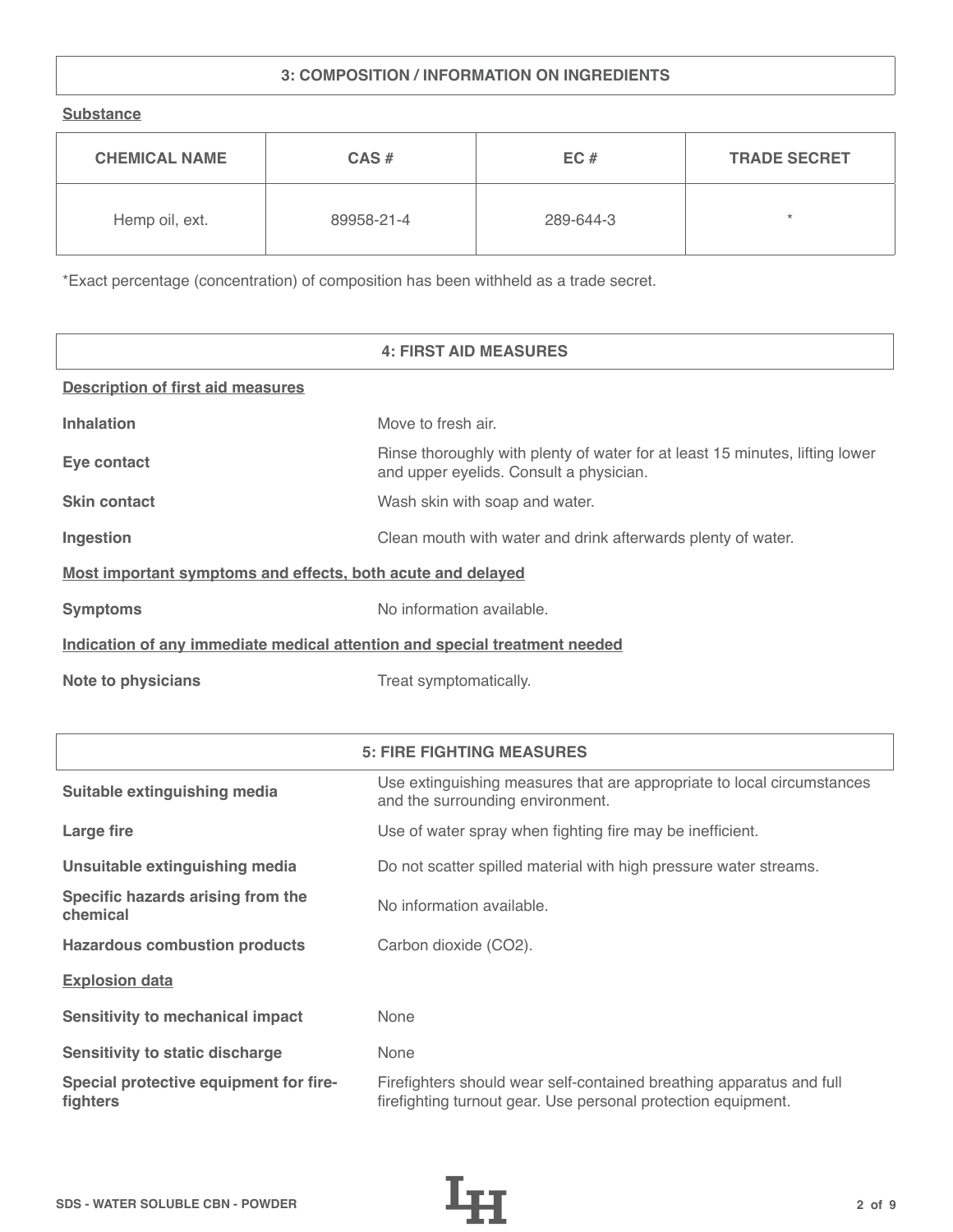#### **6: ACCIDENTAL RELEASE MEASURES**

|  |  |  | Personal precautions, protective equipment and emergency procedures |
|--|--|--|---------------------------------------------------------------------|
|  |  |  |                                                                     |

**Personal precautions** Ensure adequate ventilation.

# **Methods and material for containment and cleaning up**

| <b>Methods for containment</b> | Prevent further leakage or spillage if safe to do so. |
|--------------------------------|-------------------------------------------------------|
|                                |                                                       |

**Methods for cleaning up Pick up and transfer to properly labeled containers.** 

# **7: HANDLING AND STORAGE**

## **Precautions for safe handling**

Advice on safe handling **Handle in accordance with good industrial hygiene and safety practice.** 

## **Conditions for safe storage, including any incompatibilities**

**Storage conditions** Keep container tightly closed in a dark, dry and well-ventilated area.

## **8: EXPOSURE CONTROLS / PERSONAL PROTECTION**

#### **Control parameters**

| <b>Exposure limits</b>                                                | The following ingredients are the only ingredients of the product above<br>the cut-off level (or level that contributes to the hazard classification of the<br>mixture) which have an exposure limit applicable in the region for which<br>this safety data sheet is intended or other recommended limit. At this time,<br>the other relevant constituents have no known exposure limits from the<br>sources listed here. |  |
|-----------------------------------------------------------------------|---------------------------------------------------------------------------------------------------------------------------------------------------------------------------------------------------------------------------------------------------------------------------------------------------------------------------------------------------------------------------------------------------------------------------|--|
| <b>Appropriate engineering controls</b>                               |                                                                                                                                                                                                                                                                                                                                                                                                                           |  |
| <b>Engineering controls</b>                                           | <b>Showers</b>                                                                                                                                                                                                                                                                                                                                                                                                            |  |
|                                                                       | Eyewash stations                                                                                                                                                                                                                                                                                                                                                                                                          |  |
|                                                                       | Ventilation systems                                                                                                                                                                                                                                                                                                                                                                                                       |  |
| Individual protection measures, such as personal protective equipment |                                                                                                                                                                                                                                                                                                                                                                                                                           |  |
| <b>Eye/face protection</b>                                            | No special protective equipment required.                                                                                                                                                                                                                                                                                                                                                                                 |  |
| Skin and body protection                                              | No special protective equipment required.                                                                                                                                                                                                                                                                                                                                                                                 |  |
| <b>Respiratory protection</b>                                         | No protective equipment is needed under normal use conditions. If<br>exposure limits are exceeded or irritation is experienced, ventilation and<br>evacuation may be required.                                                                                                                                                                                                                                            |  |
| <b>General hygiene considerations</b>                                 | Handle in accordance with good industrial hygiene and safety practice.                                                                                                                                                                                                                                                                                                                                                    |  |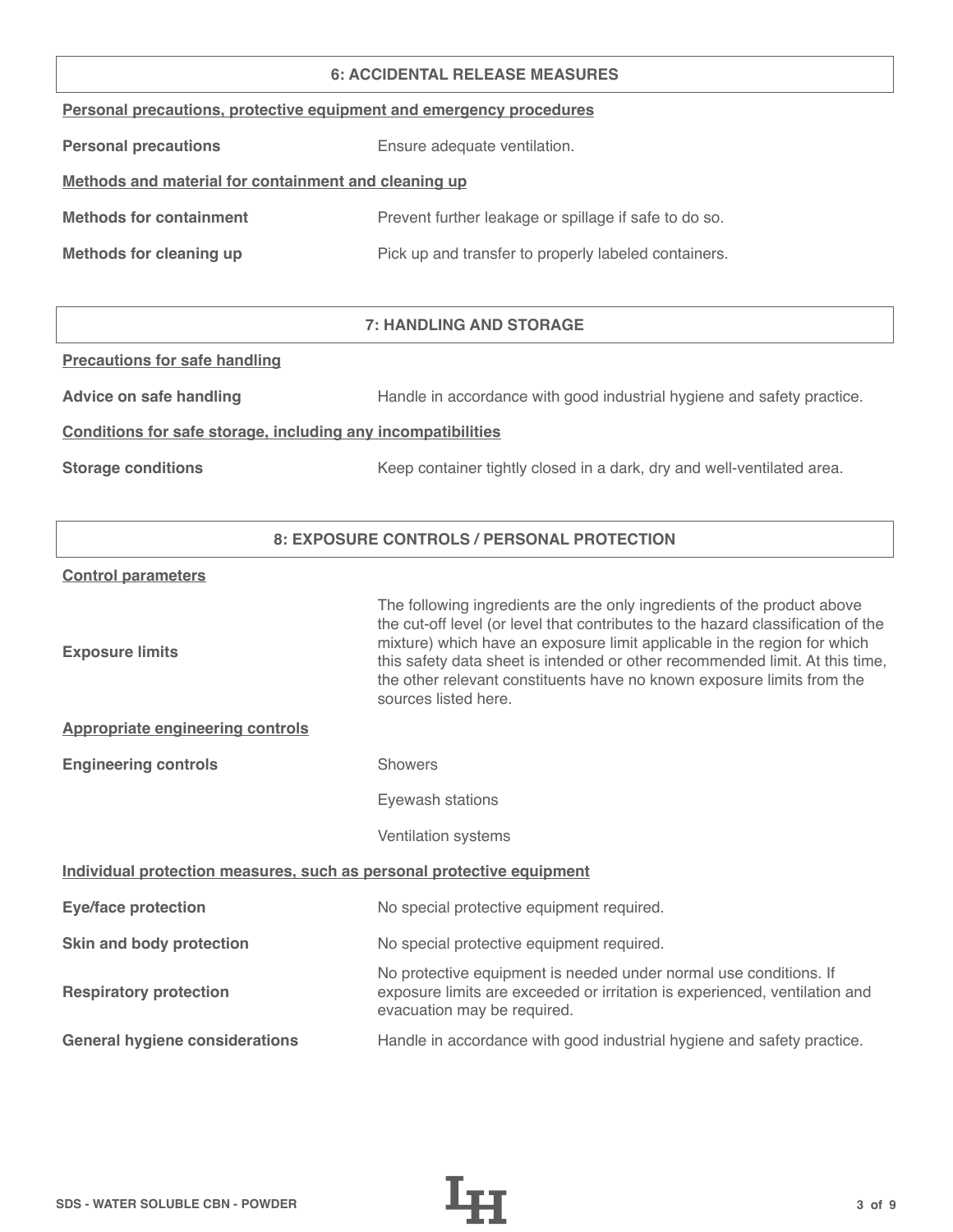## **9: PHYSICAL AND CHEMICAL PROPERTIES**

## **Information on basic physical and chemical properties**

| Powder                                |
|---------------------------------------|
| White to off white                    |
| Odorless                              |
| Solid                                 |
| $4.5 - 6.5$                           |
| No data available.                    |
| No data available.                    |
| No data available.                    |
| No data available.                    |
| No data available.                    |
| No data available.                    |
| No data available.                    |
| No data available.                    |
| No data available.                    |
| No data available.                    |
| No data available.                    |
| No data available.                    |
| Soluble in water. Soluble in ethanol. |
| No data available.                    |
| No data available.                    |
| No data available.                    |
|                                       |

| <b>10: STABILITY AND REACTIVITY</b>       |                                                                          |  |
|-------------------------------------------|--------------------------------------------------------------------------|--|
| <b>Reactivity</b>                         | No information available.                                                |  |
| <b>Chemical stability</b>                 | Stable under normal conditions.                                          |  |
| <b>Possibility of hazardous reactions</b> | None under normal processing.                                            |  |
| <b>Conditions to avoid</b>                | Keep away from artificial light, sunlight, high heat, and high humidity. |  |
| <b>Incompatible materials</b>             | Strong oxidizing agents.                                                 |  |
| <b>Hazardous decomposition products</b>   | None known based on information supplied.                                |  |

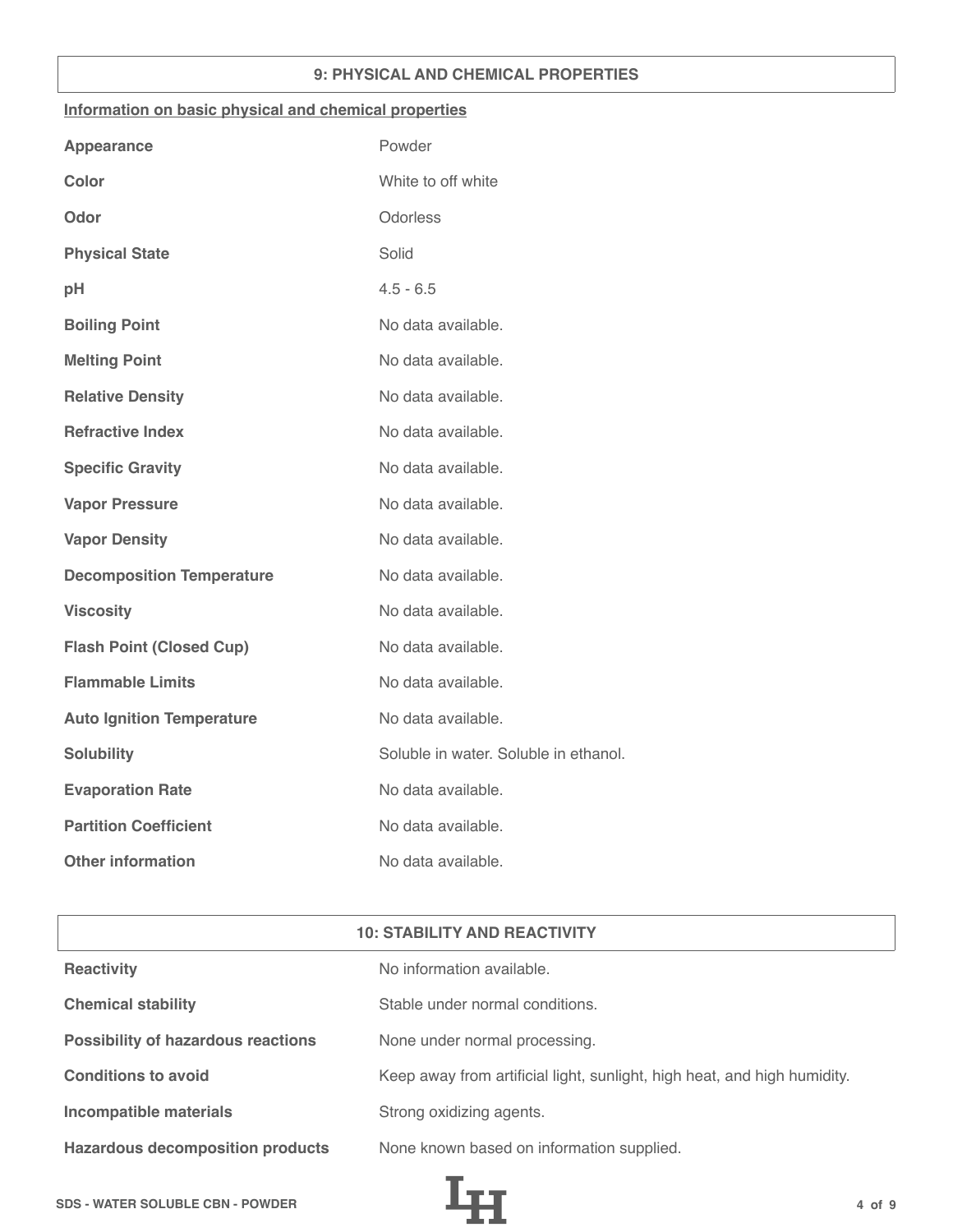## **11: TOXICOLOGICAL INFORMATION**

| Information on likely routes of exposure                                     |                                                                                            |
|------------------------------------------------------------------------------|--------------------------------------------------------------------------------------------|
| <b>Inhalation</b>                                                            | Specific test data for the substance or mixture is not available.                          |
| Eye contact                                                                  | Specific test data for the substance or mixture is not available.                          |
| <b>Skin contact</b>                                                          | Specific test data for the substance or mixture is not available.                          |
| Ingestion                                                                    | Specific test data for the substance or mixture is not available.                          |
| Symptoms related to the physical, chemical and toxicological characteristics |                                                                                            |
| <b>Symptoms</b>                                                              | No information available.                                                                  |
| <b>Acute toxicity</b>                                                        |                                                                                            |
| <b>Numerical measures of toxicity</b>                                        | No information available                                                                   |
|                                                                              | Delayed and immediate effects as well as chronic effects from short and long-term exposure |
| <b>Skin corrosion/irritation</b>                                             | No information available.                                                                  |
| Serious eye damage/eye irritation                                            | No information available.                                                                  |
| <b>Respiratory or skin sensitization</b>                                     | No information available.                                                                  |
| <b>Germ cell mutagenicity</b>                                                | No information available.                                                                  |
| <b>Reproductive toxicity</b>                                                 | No information available.                                                                  |
| <b>STOT - single exposure</b>                                                | No information available.                                                                  |
| <b>STOT - repeated exposure</b>                                              | No information available.                                                                  |
| <b>Aspiration hazard</b>                                                     | No information available.                                                                  |
| <b>Other adverse effects</b>                                                 | No information available.                                                                  |
| <b>Interactive effects</b>                                                   | No information available.                                                                  |

## **12: ECOLOGICAL INFORMATION**

## **Ecotoxicity**

This overall composition has not been tested. Hemp oil is not classified as being acutely or chronically toxic to aquatic life. This product does not contain citrus as a byproduct of the distillation process, which are classified as being very toxic to the aquatic environment. However, due to the physical properties of this product (density and volatility) it will not remain in the environment for an extended period of time.

| <b>Persistence and biodegradability</b> | Inherently biodegradable.                                                                                          |
|-----------------------------------------|--------------------------------------------------------------------------------------------------------------------|
| <b>Bioaccumulative potential</b>        | Bioaccumulation is unlikely.                                                                                       |
| <b>Mobility in soil</b>                 | Expected to volatilize from soil or water to the air and oxidize to carbon<br>dioxide in the presence of sunlight. |
| <b>PBT &amp; vPvB assessment</b>        | No information available.                                                                                          |
| Other adverse effect                    | No information available.                                                                                          |
| <b>SDS - WATER SOLUBLE CBN - POWDER</b> | $5$ of $9$                                                                                                         |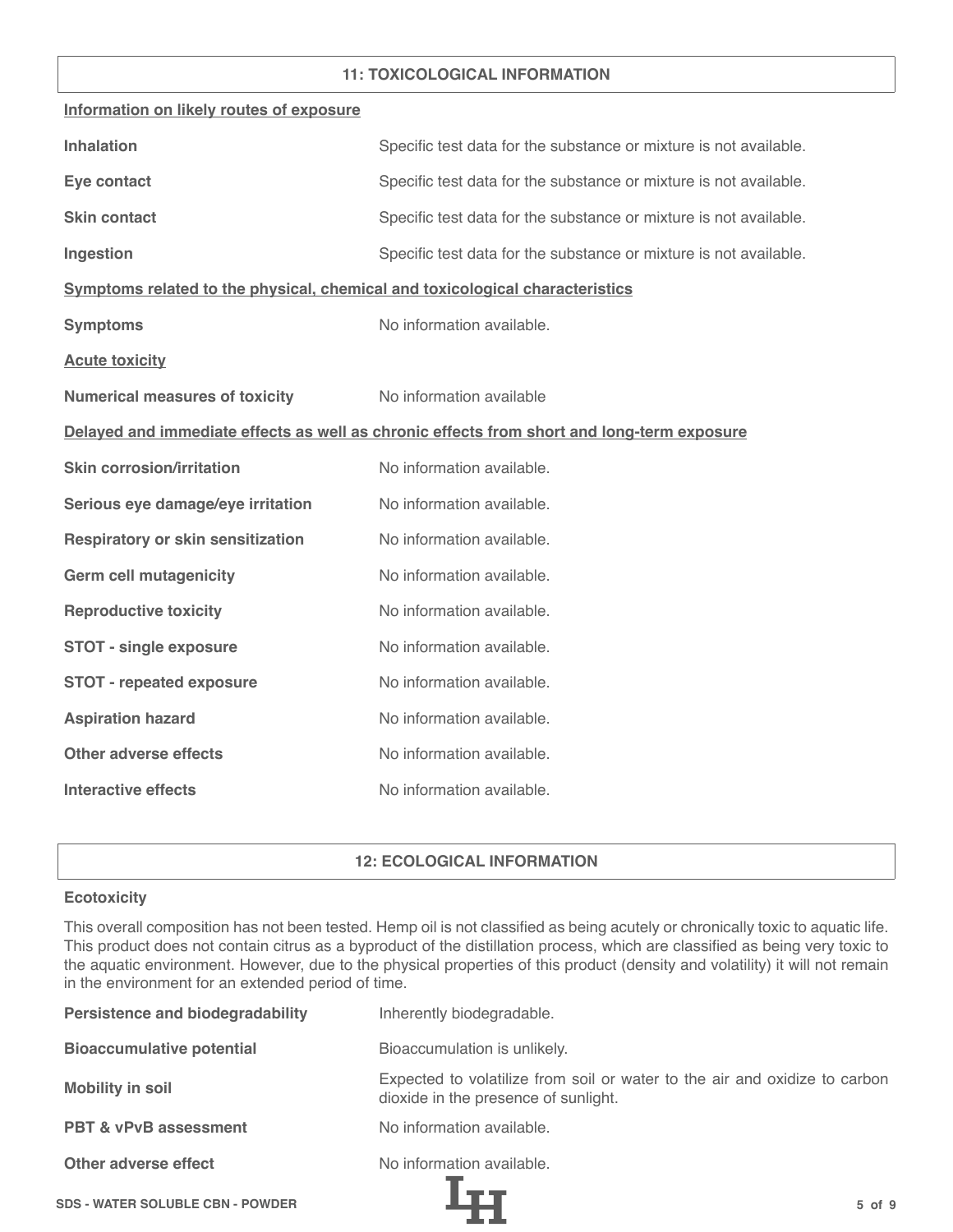## **13: DISPOSAL CONSIDERATIONS**

#### **Waste treatment methods**

| Waste from residues/unused products | Dispose of in accordance with local regulations. Dispose of waste in |
|-------------------------------------|----------------------------------------------------------------------|
|                                     | accordance with environmental legislation.                           |
|                                     |                                                                      |

**Contaminated packaging The Contaminated packaging Containers.** 

# **14: TRANSPORT INFORMATION**

| <b>DOT</b>  | Not regulated. |
|-------------|----------------|
| <b>TDG</b>  | Not regulated. |
| <b>MEX</b>  | Not regulated. |
| ICAO (air)  | Not regulated. |
| <b>IATA</b> | Not regulated. |
| <b>IMDG</b> | Not regulated. |
| <b>RID</b>  | Not regulated. |
| <b>ADR</b>  | Not regulated. |
| <b>ADN</b>  | Not regulated. |

#### **15. REGULATORY INFORMATION**

#### **International inventories**

| <b>TSCA</b>     | No information available. |
|-----------------|---------------------------|
| <b>DSL/NDSL</b> | No information available. |
| <b>EINECS</b>   | No information available. |
| <b>ENCS</b>     | No information available. |
| <b>IECSC</b>    | No information available. |
| <b>KECL</b>     | No information available. |
| <b>PICCS</b>    | No information available. |
| <b>AICS</b>     | No information available. |

#### **U.S. Federal Regulations**

## **2018 Farm Bill - Enacted**

"The term 'hemp' means the plant Cannabis sativa L. and any part of that plant, including the seeds thereof and all derivatives, extracts, cannabinoids, isomers, acids, salts, and salts of isomers, whether growing or not, with a delta-9 tetrahydrocannabinol concentration of not more than 0.3 percent on a dry weight basis."

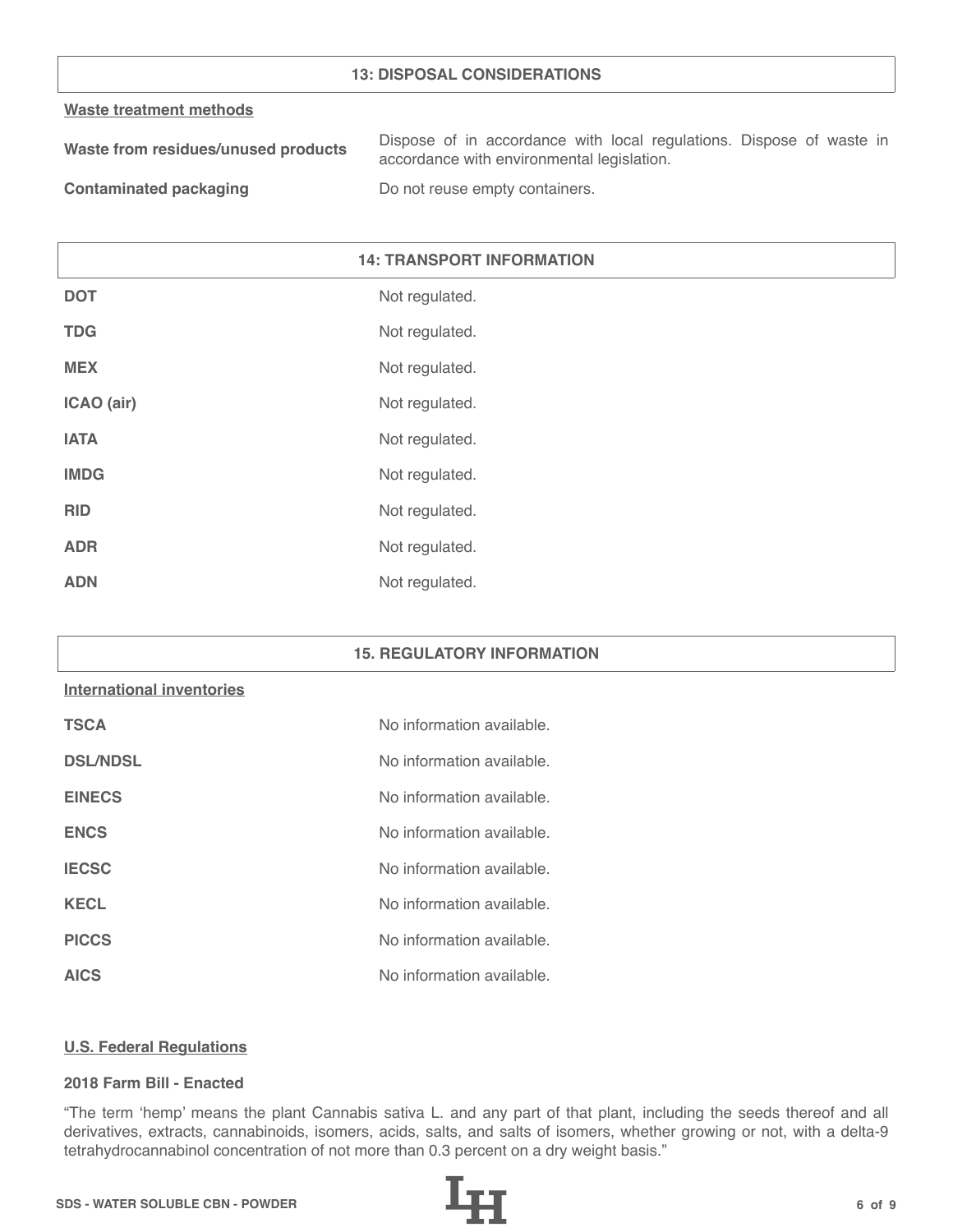## **SEC. 10114. Interstate Commerce**

(a) RULE OF CONSTRUCTION. - Nothing in this title or an amendment made by this title prohibits the interstate commerce of hemp (as defined in section 297A of the Agricultural Marketing Act of 1946 (as added by section 10113)) or hemp products.

(b) TRANSPORTATION OF HEMP AND HEMP PRODUCTS. - No State or Indian Tribe shall prohibit the transportation or shipment of hemp or hemp products produced in accordance with subtitle G of the Agricultural Marketing Act of 1946 (as added by section 10113) through the State or the territory of the Indian Tribe, as applicable.

# **CERCLA/SARA**

| CERCLA - Hazardous Substances and their<br>Reportable Quantities | None. |
|------------------------------------------------------------------|-------|
| Section 302 Extremely Hazardous<br>Substances and TPOs           | None. |
| Section 302 Extremely Hazardous<br>Substances and ROs            | None. |
| Section 313 - Chemical Category                                  | None. |
| Section 313 - Reporting de minimis                               | None. |
| <b>EPA Label Information</b>                                     |       |
|                                                                  |       |

| Pesticide registration number | Not applicable. |
|-------------------------------|-----------------|
|-------------------------------|-----------------|

#### **U.S. State Regulations**

| <b>Florida</b>  |          |
|-----------------|----------|
| <b>Statutes</b> | 581.217  |
| Rule            | 5K-4.034 |

#### **California Prop. 65**

# **Chemicals known to the State of California to cause cancer**

This product does not contain a chemical requiring a warning under California Prop. 65.

#### **Chemicals known to the State of California to cause reproductive toxicity**

This product does not contain a chemical requiring a warning under California Prop. 65.

| Carcinogen                          | Not listed. |
|-------------------------------------|-------------|
| Developmental Toxicity              | Not listed. |
| Male Reproductive Toxicity          | Not listed. |
| <b>Female Reproductive Toxicity</b> | Not listed. |

#### **U.S. State Right-to-Know Regulations**

This product does not contain any substances regulated under applicable state right-to-know regulations.

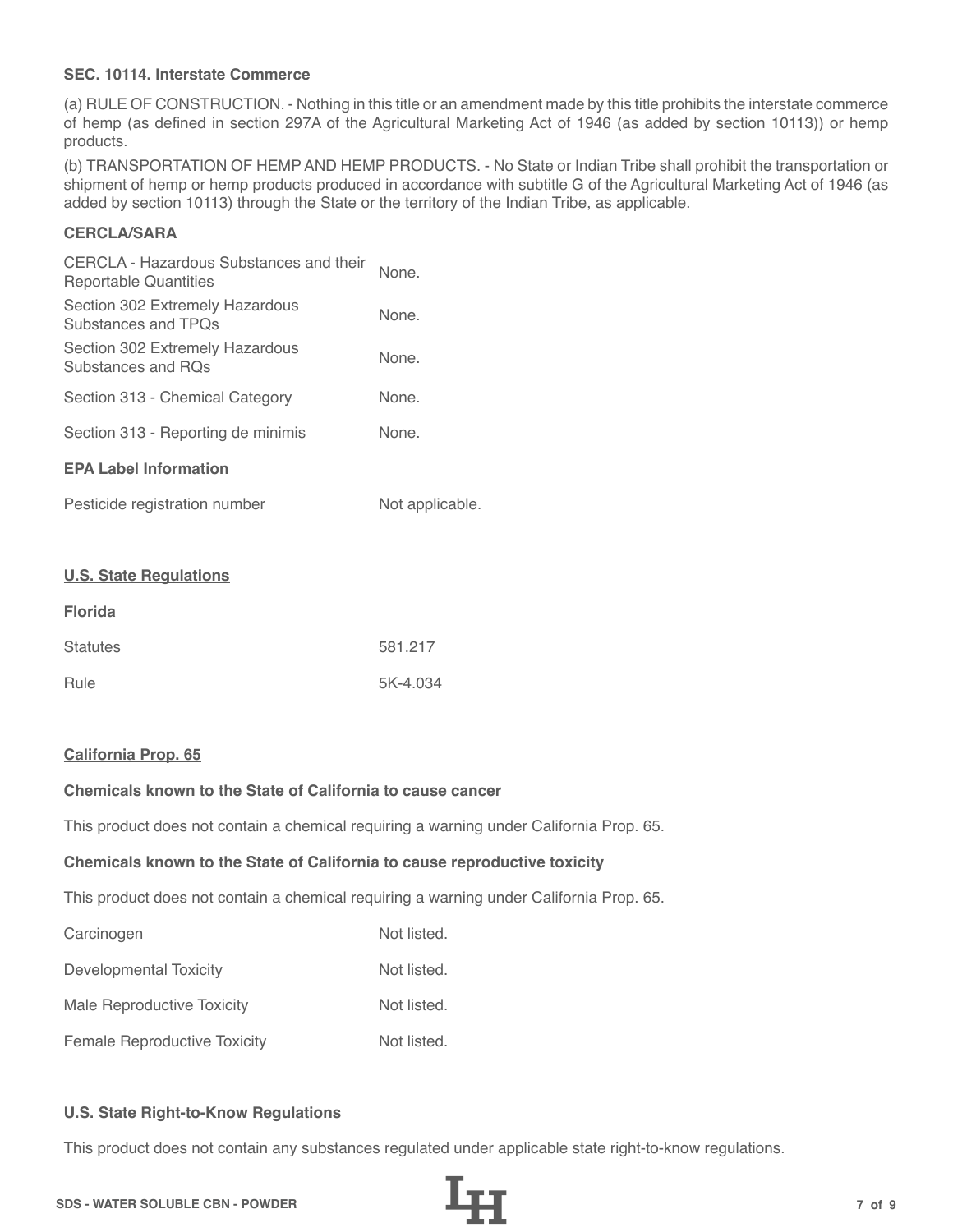## **16: OTHER INFORMATION**

| Key or legend to abbreviations and acronyms used in the safety data sheet |                                                                                        |  |
|---------------------------------------------------------------------------|----------------------------------------------------------------------------------------|--|
| <b>ACGIH</b>                                                              | American Conference of Governmental Industrial Hygienists                              |  |
| <b>ADR</b>                                                                | European Agreement concerning the International Carriage of Dangerous<br>Goods by Road |  |
| <b>AIHA</b>                                                               | American Industrial Hygiene Association                                                |  |
| <b>CAS</b>                                                                | <b>Chemical Abstracts Service</b>                                                      |  |
| <b>CFR</b>                                                                | United States Code of Federal Regulations                                              |  |
| <b>DOT</b>                                                                | United States Department of Transportation                                             |  |
| <b>DSL/NDSL</b>                                                           | Canadian Domestic Substances List/Non-Domestic Substances List                         |  |
| <b>ECHA</b>                                                               | European Chemicals Agency                                                              |  |
| <b>EINECS</b>                                                             | European Inventory of Existing Chemical Substances                                     |  |
| <b>ENCS</b>                                                               | Japan Existing and New Chemical Substances                                             |  |
| <b>FDA</b>                                                                | United States Food and Drug Administration                                             |  |
| <b>GHS</b>                                                                | Globally Harmonized System of Classification and Labeling of Chemicals                 |  |
| <b>GRAS</b>                                                               | Generally Recognized as Safe                                                           |  |
| <b>IARC</b>                                                               | International Agency for Research on Cancer                                            |  |
| <b>ICAO</b>                                                               | International Civil Aviation Organization                                              |  |
| <b>IECSC</b>                                                              | China Inventory of Existing Chemical Substances                                        |  |
| <b>IMDG</b>                                                               | International Maritime Code for Dangerous Goods                                        |  |
| <b>KECL</b>                                                               | Korean Existing and Evaluated Chemical Substances                                      |  |
| <b>NFPA</b>                                                               | <b>National Fire Protection Association</b>                                            |  |
| <b>NIOSH</b>                                                              | United States National Institute for Occupational Safety and Health                    |  |
| <b>NTP</b>                                                                | United States National Toxicology Program                                              |  |
| <b>OSHA</b>                                                               | United States Occupational Health and Safety Administration                            |  |
| <b>PICCS</b>                                                              | Philippines Inventory of Chemicals and Chemical Substances                             |  |
| <b>RID</b>                                                                | Regulations Concerning the International Transport of Dangerous Goods<br>by Rail       |  |
| <b>TWA</b>                                                                | <b>Time Weighted Average</b>                                                           |  |
| <b>TSCA</b>                                                               | United States Toxic Substances Control Act Section 8(b) Inventory                      |  |